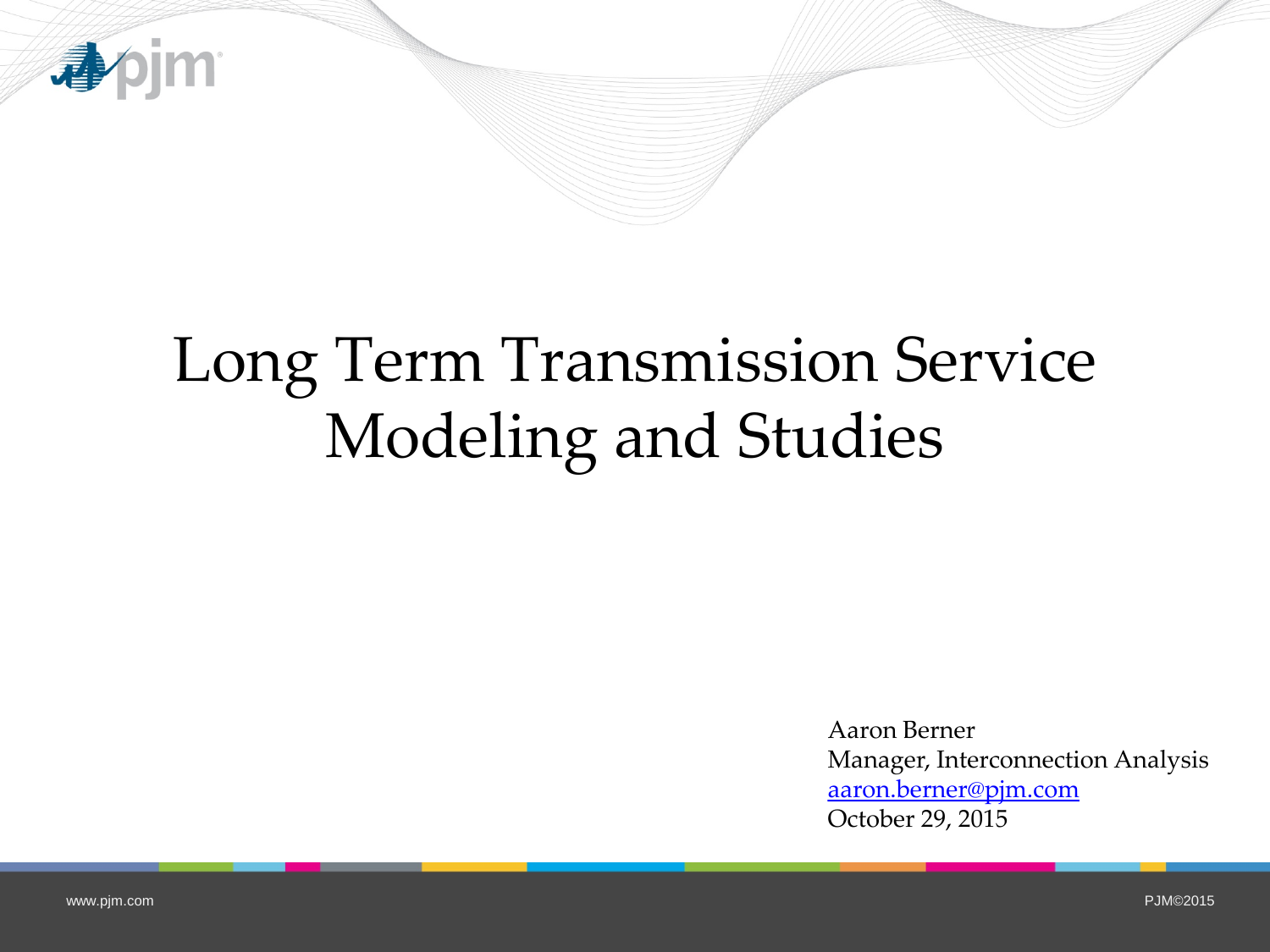

#### CIL Zones

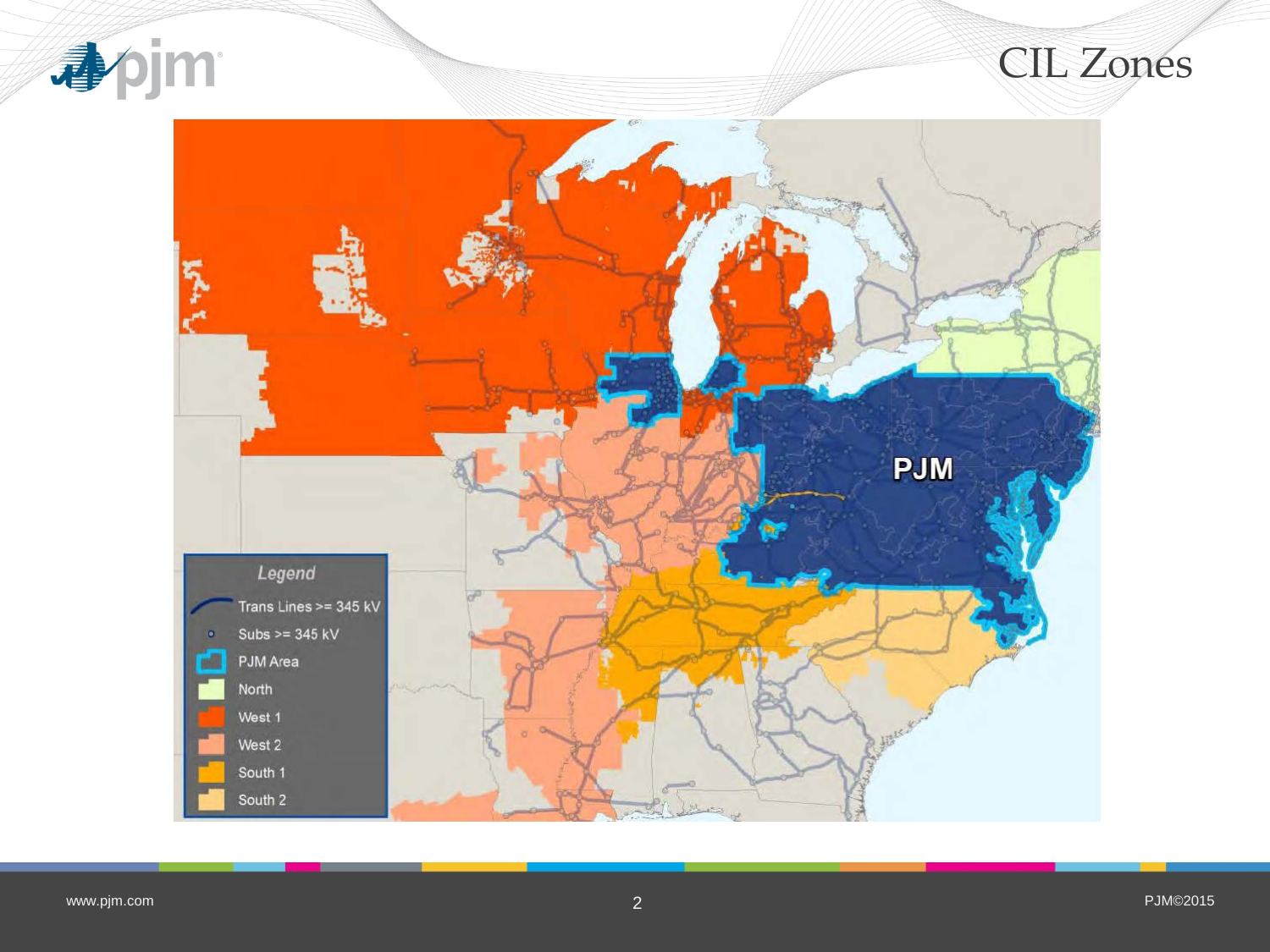



- 1000 MW transfers (Export from PJM to CIL zones – North, West1, West2, South1, South2) LTFs modeled at All Import and 65% Export in basecase
	- 65% export modeled in base case allows only 65% of transfers to back off import flows
	- Exports ramped from 65-100% in subsystem file
	- CBM modeled
	- Monitored PJM areas using existing thresholds
	- Monitored external areas using proposed thresholds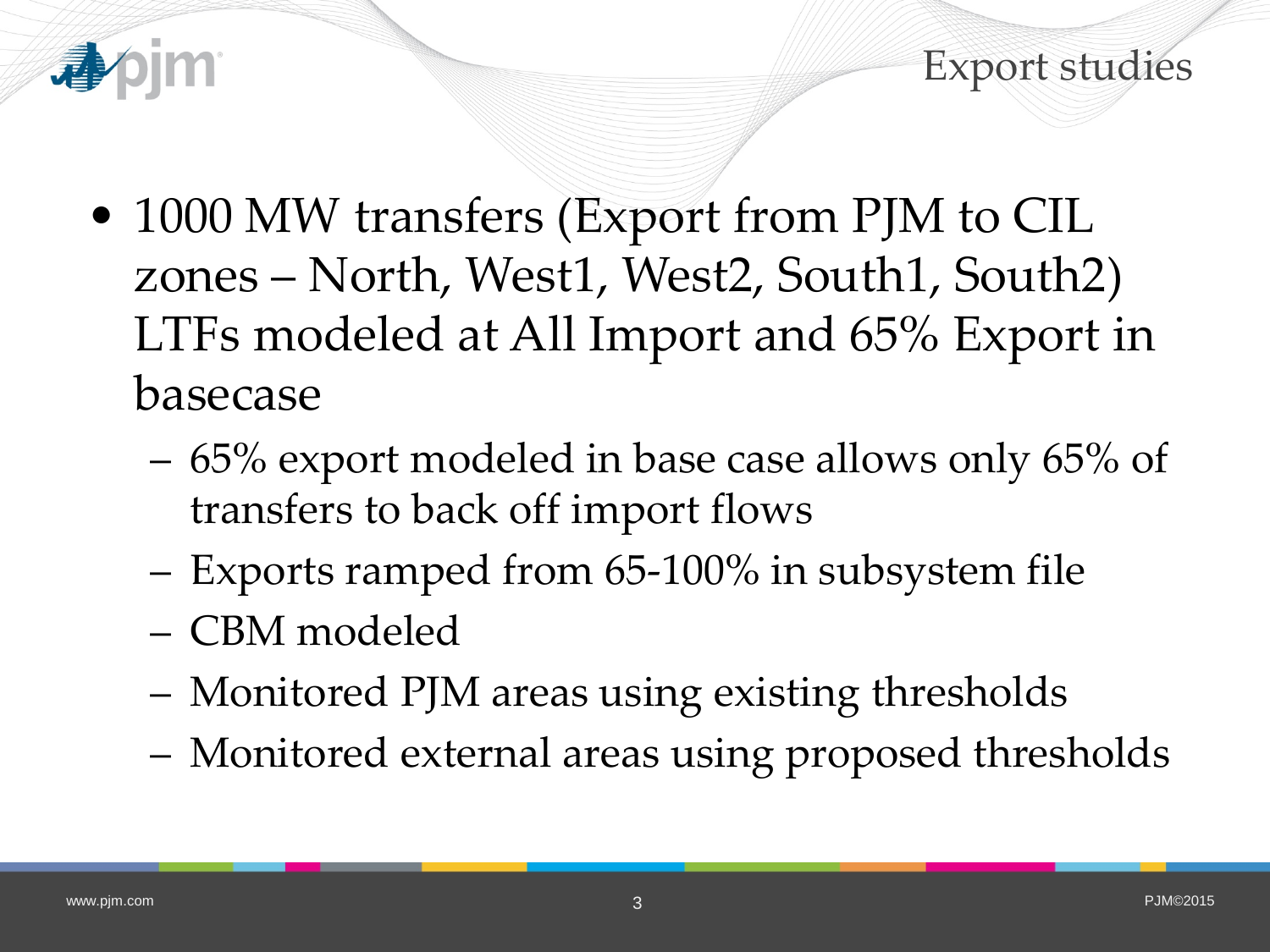

### Export Studies – Internal Facilities

|                 | <b>North</b>   |                | South1                                                                         |                | South <sub>2</sub> |                | West1          |                | West <sub>2</sub> |                                                                                        |
|-----------------|----------------|----------------|--------------------------------------------------------------------------------|----------------|--------------------|----------------|----------------|----------------|-------------------|----------------------------------------------------------------------------------------|
|                 | 5%             | 3%             | 5%                                                                             | 3%             | 5%                 | 3%             | 5%             | 3%             | 5%                | 5 DF or 3 DF or 5 DF or 3 DF or 5 DF or 3 DF or 5 DF or 3 DF or 5 DF or 3 DF or <br>3% |
| Area            | Rating         |                | Rating   Rating   Rating   Rating   Rating   Rating   Rating   Rating   Rating |                |                    |                |                |                |                   |                                                                                        |
| <b>AEP</b>      | 12             | 34             | 12                                                                             | 34             | 12                 | 34             | 12             | 34             | 12                | 34                                                                                     |
| <b>AEP-AP</b>   | $\Omega$       | $\mathbf{1}$   | $\overline{0}$                                                                 | $\mathbf{1}$   | $\overline{0}$     | $\mathbf{1}$   | $\overline{0}$ | $\mathbf{1}$   | $\overline{0}$    | $\mathbf{1}$                                                                           |
| <b>AEP-ATSI</b> | 1              | $\mathbf{1}$   | $\overline{1}$                                                                 | $\overline{1}$ | $\mathbf{1}$       | $\mathbf{1}$   | $\overline{1}$ | $\overline{1}$ | $\mathbf{1}$      | $\mathbf{1}$                                                                           |
| <b>AEP-DEOK</b> | $\mathbf{1}$   | $\mathbf{1}$   | $\mathbf{1}$                                                                   | $\mathbf{1}$   | $\mathbf{1}$       | $\mathbf{1}$   | $\mathbf{1}$   | $\overline{1}$ | $\mathbf{1}$      | $\mathbf{1}$                                                                           |
| <b>AEP-DUO</b>  | $\overline{0}$ | $\mathbf{1}$   | $\theta$                                                                       | $\overline{1}$ | $\overline{0}$     | $\mathbf{1}$   | $\theta$       | $\mathbf{1}$   | $\theta$          | $\mathbf{1}$                                                                           |
| <b>AP</b>       | 1              | 3              | $\mathbf{1}$                                                                   | 3              | $\mathbf{1}$       | 3              | $\mathbf{1}$   | 3              | $\mathbf{1}$      | 3                                                                                      |
| <b>ATSI</b>     | 1              | $\mathbf{1}$   | $\mathbf{1}$                                                                   | $\mathbf 1$    | $\mathbf{1}$       | $\mathbf{1}$   | $\mathbf{1}$   | $\mathbf{1}$   | $\mathbf{1}$      | $\mathbf{1}$                                                                           |
| <b>ComEd</b>    | 10             | 11             | 10                                                                             | 11             | 10                 | 11             | 10             | 11             | 10                | 11                                                                                     |
| DEOK            | $\overline{0}$ | $\mathbf{1}$   | $\Omega$                                                                       | $\mathbf{1}$   | $\overline{0}$     | $\mathbf{1}$   | $\overline{0}$ | $\mathbf{1}$   | $\overline{0}$    | $\mathbf{1}$                                                                           |
| <b>DOM</b>      | $\mathbf{1}$   | 13             | $\mathbf{1}$                                                                   | 13             | $\mathbf{1}$       | 13             | $\mathbf{1}$   | 13             | $\mathbf{1}$      | 13                                                                                     |
| DUO             | $\mathbf{1}$   | $\mathbf{1}$   | $\mathbf{1}$                                                                   | $\mathbf{1}$   | $\mathbf{1}$       | $\mathbf{1}$   | $\mathbf{1}$   | $\mathbf{1}$   | $\mathbf{1}$      | $\mathbf{1}$                                                                           |
| <b>EKPC</b>     | $\overline{2}$ | 8              | $\overline{2}$                                                                 | 8              | $\overline{2}$     | 8              | $\overline{2}$ | 8              | $\overline{2}$    | 8                                                                                      |
| Penelec         | 4              | 7              | $\overline{2}$                                                                 | 5              | $\overline{2}$     | 5              | $\overline{2}$ | 5              | $\overline{2}$    | 5                                                                                      |
| <b>PPL</b>      | $\overline{2}$ | $\overline{2}$ | $\overline{2}$                                                                 | $\overline{2}$ | $\overline{2}$     | $\overline{2}$ | $\overline{2}$ | $\overline{2}$ | $\overline{2}$    | $\overline{2}$                                                                         |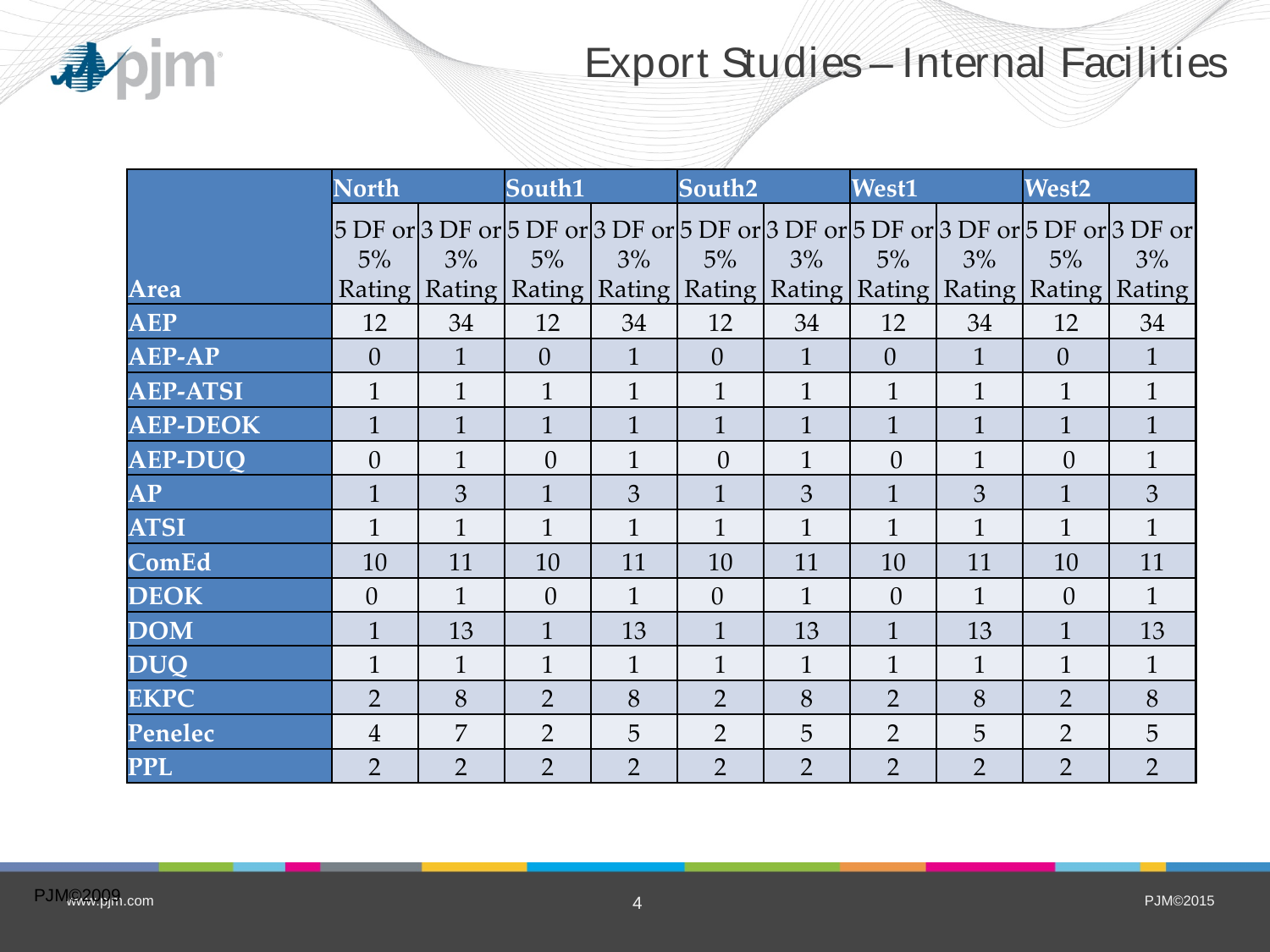

## Export studies – External Facilities

|                           | <b>North</b>   |                | South 1        |                                                                                         | South 2        |              | West 1   |              | West 2   |              |
|---------------------------|----------------|----------------|----------------|-----------------------------------------------------------------------------------------|----------------|--------------|----------|--------------|----------|--------------|
| Area                      |                |                |                | 5 DF or 3 DF or 5 DF or 3 DF or 5 DF or 3 DF or 5 DF or 5 DF or 3 DF or 5 DF or 3 DF or |                |              |          |              |          |              |
|                           | $5\%$          | 3%             | $5\%$          | 3%                                                                                      | $5\%$          | 3%           | $5\%$    | 3%           | $5\%$    | $3\%$        |
|                           |                |                |                | Rating   Rating   Rating   Rating   Rating   Rating   Rating   Rating   Rating   Rating |                |              |          |              |          |              |
| NYISO-                    |                |                |                |                                                                                         |                |              |          |              |          |              |
| <b>Penelec</b>            | $\overline{2}$ | $\overline{2}$ | $\theta$       | $\mathbf{1}$                                                                            | $\overline{0}$ | $\mathbf{1}$ | $\theta$ | 1            | $\theta$ |              |
| <b>OVEC-AEP</b>           | $\theta$       | $\overline{2}$ | $\overline{0}$ | $\overline{2}$                                                                          | $\overline{0}$ | $\mathbf{1}$ | $\theta$ | 1            | $\theta$ | $\mathbf{1}$ |
| $\overline{\text{OVEC-}}$ |                |                |                |                                                                                         |                |              |          |              |          |              |
| <b>DEOK</b>               | $\theta$       | $\mathbf{1}$   | $\theta$       | $\mathbf{1}$                                                                            | $\Omega$       | $\mathbf{1}$ | $\theta$ | $\mathbf{1}$ | $\Omega$ |              |
| DEOK-                     |                |                |                |                                                                                         |                |              |          |              |          |              |
| $\overline{\text{DAY}}$   | $\Omega$       |                | $\overline{0}$ | $\mathbf{1}$                                                                            | $\theta$       | $\mathbf{1}$ | $\theta$ | 1            | $\Omega$ |              |
| <b>CPLW-AEP</b>           | $\theta$       | $\mathbf{1}$   | $\overline{0}$ | 1                                                                                       | $\theta$       | $\mathbf{1}$ | $\theta$ | 1            | $\Omega$ | $\mathbf{1}$ |
| LGEE-                     |                |                |                |                                                                                         |                |              |          |              |          |              |
| $\overline{\text{OVEC}}$  | 1              |                | 1              | $\mathbf{1}$                                                                            | 1              | $\mathbf{1}$ |          | 1            |          |              |
| <b>LGEE-AEP</b>           | $\overline{0}$ | $\mathbf{1}$   | $\overline{0}$ | 1                                                                                       | $\theta$       | $\mathbf{1}$ | $\theta$ | 1            | $\theta$ | $\mathbf{1}$ |
| <b>EKPC-</b>              |                |                |                |                                                                                         |                |              |          |              |          |              |
| $\mathbf{LGEE}$           | $\theta$       | $\mathbf{1}$   | $\theta$       | 1                                                                                       | $\theta$       | 1            | $\Omega$ | 1            | $\Omega$ |              |
| ComEd-                    |                |                |                |                                                                                         |                |              |          |              |          |              |
| <b>AMIL</b>               | $\theta$       |                | $\overline{0}$ |                                                                                         | 0              |              | $\Omega$ |              | $\Omega$ |              |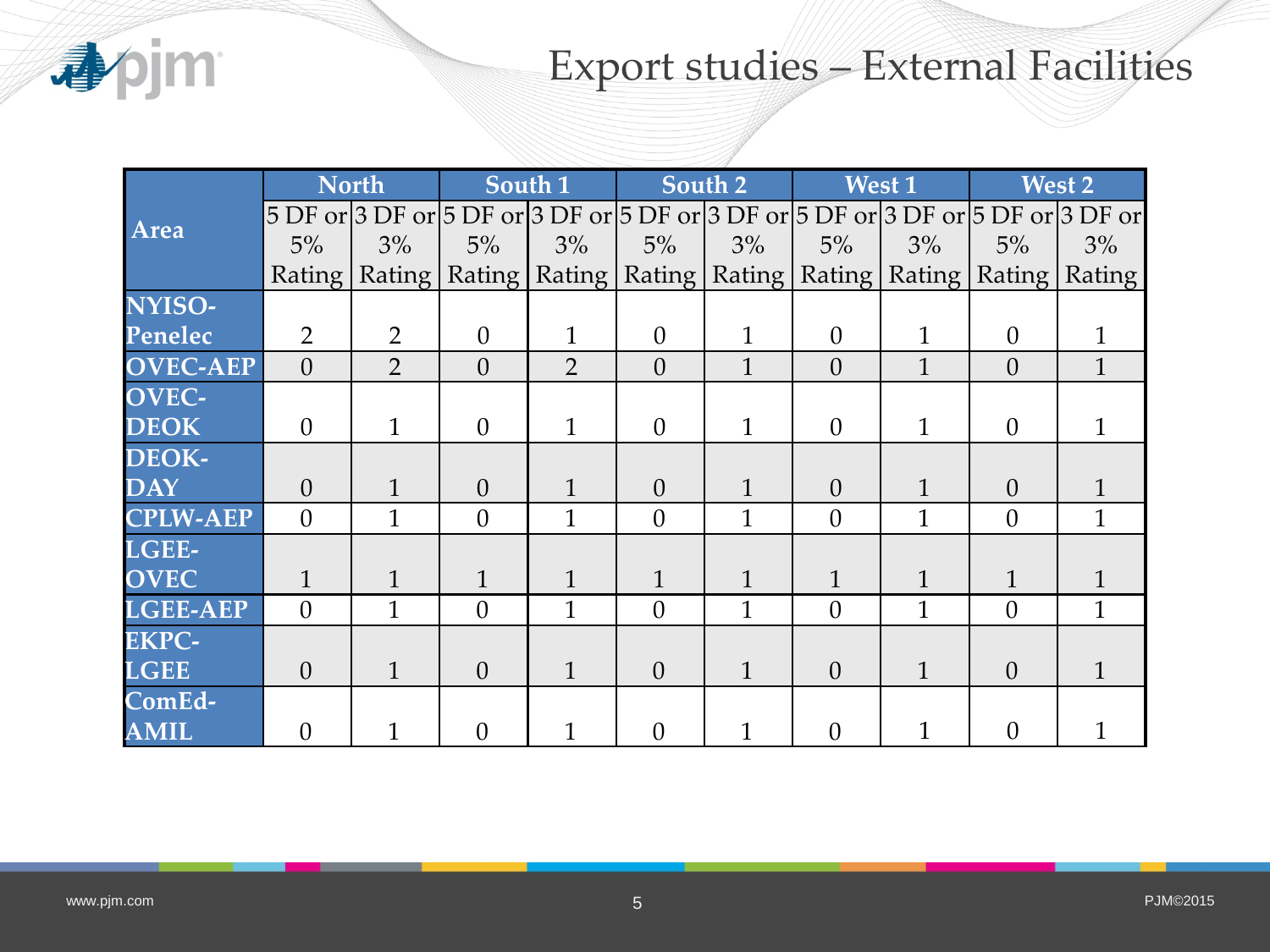

- All Import and 65% Export in basecase
- 65% export modeled in base case allows only 65% of transfers to back off import flows
- Exports ramped from 65-100% in subsystem file
- CBM modeled
- Monitored PJM areas using existing thresholds
- Monitored external areas using proposed thresholds

### Baseline Studies

|                        |                | 5 DF or $3$ DF or |  |  |  |  |
|------------------------|----------------|-------------------|--|--|--|--|
| <u>Area</u>            | $5\%$          | 3%                |  |  |  |  |
|                        |                | Rating   Rating   |  |  |  |  |
| <b>APS</b>             | 1              | 2                 |  |  |  |  |
| <b>ATSI</b>            | $\mathbf{1}$   | $\mathbf{1}$      |  |  |  |  |
| <b>AEP</b>             | 10             | 21                |  |  |  |  |
| <b>ATSI - AEP</b>      | $\mathbf{1}$   | $\mathbf{1}$      |  |  |  |  |
| AEP - APS              | 0              | $\mathbf{1}$      |  |  |  |  |
| $\overline{\bf AEP}$ - |                |                   |  |  |  |  |
| <b>DEOK</b>            | $\mathbf{1}$   | $\mathbf{1}$      |  |  |  |  |
| <b>DEOK</b>            | 0              | $\mathbf{1}$      |  |  |  |  |
| ComEd                  | 8              | 9                 |  |  |  |  |
| ComEd-                 |                |                   |  |  |  |  |
| <b>AMIL</b>            | 0              | $\mathbf{1}$      |  |  |  |  |
| Penelec                | $\mathbf{1}$   | 3                 |  |  |  |  |
| <b>DOM</b>             | $\mathbf 1$    | 9                 |  |  |  |  |
| <b>OVEC-AEP</b>        | $\overline{2}$ | $\overline{2}$    |  |  |  |  |
| OVEC-                  |                |                   |  |  |  |  |
| <b>DEOK</b>            | 0              | 1                 |  |  |  |  |
| DEOK-                  |                |                   |  |  |  |  |
| <b>DAY</b>             | 0              | $\mathbf{1}$      |  |  |  |  |
| <b>EKPC</b>            | $\overline{2}$ | 4                 |  |  |  |  |
| <b>DLCO</b>            | $\overline{1}$ | $\overline{1}$    |  |  |  |  |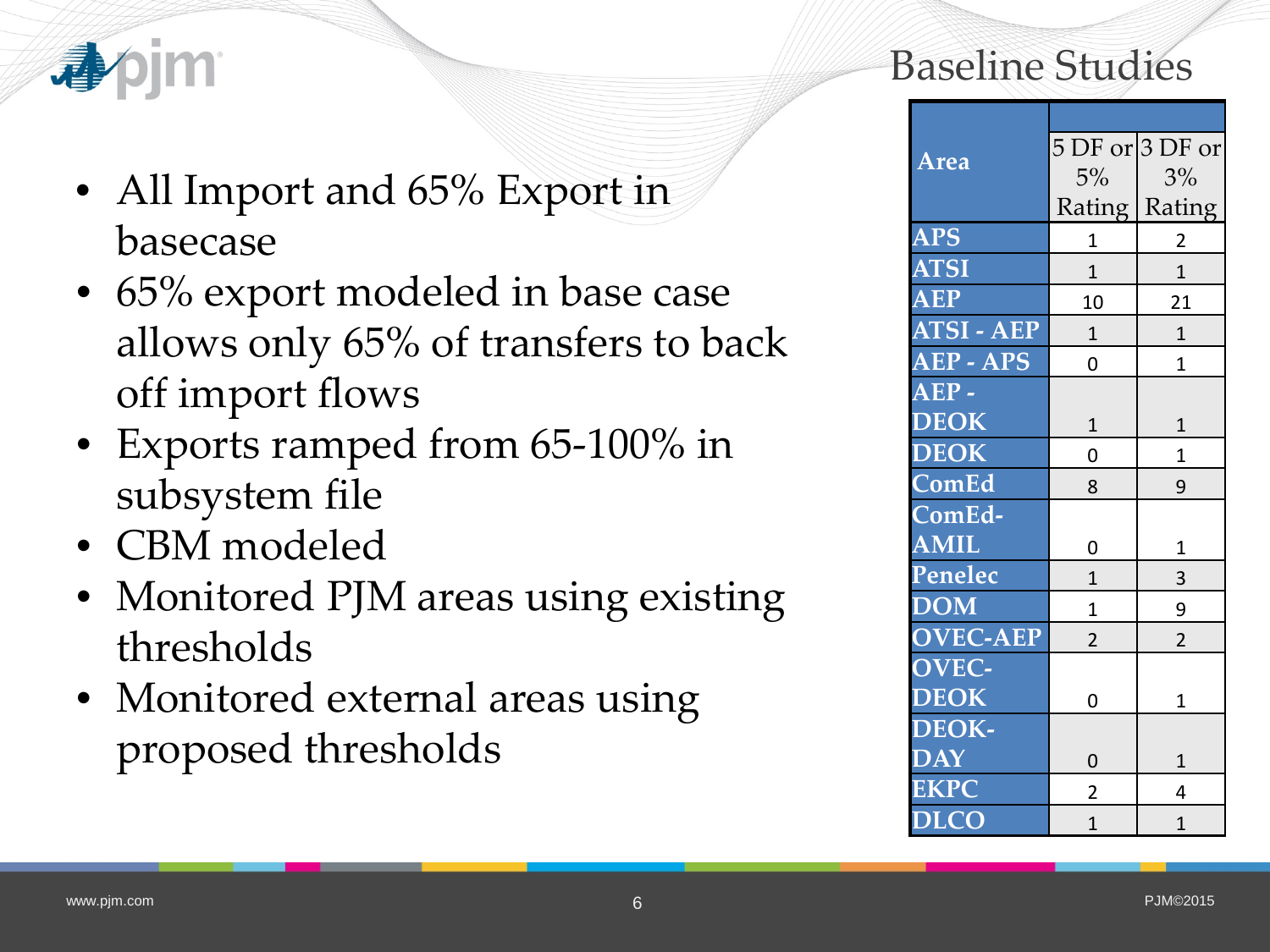

CIL Impacts

- CIL studies identify some additional facilities not captured by generation deliverability
- Future studies may identify additional flowgates not currently identified as constrained
- System flows would again indicate a mismatch between the generation deliverability and CIL study processes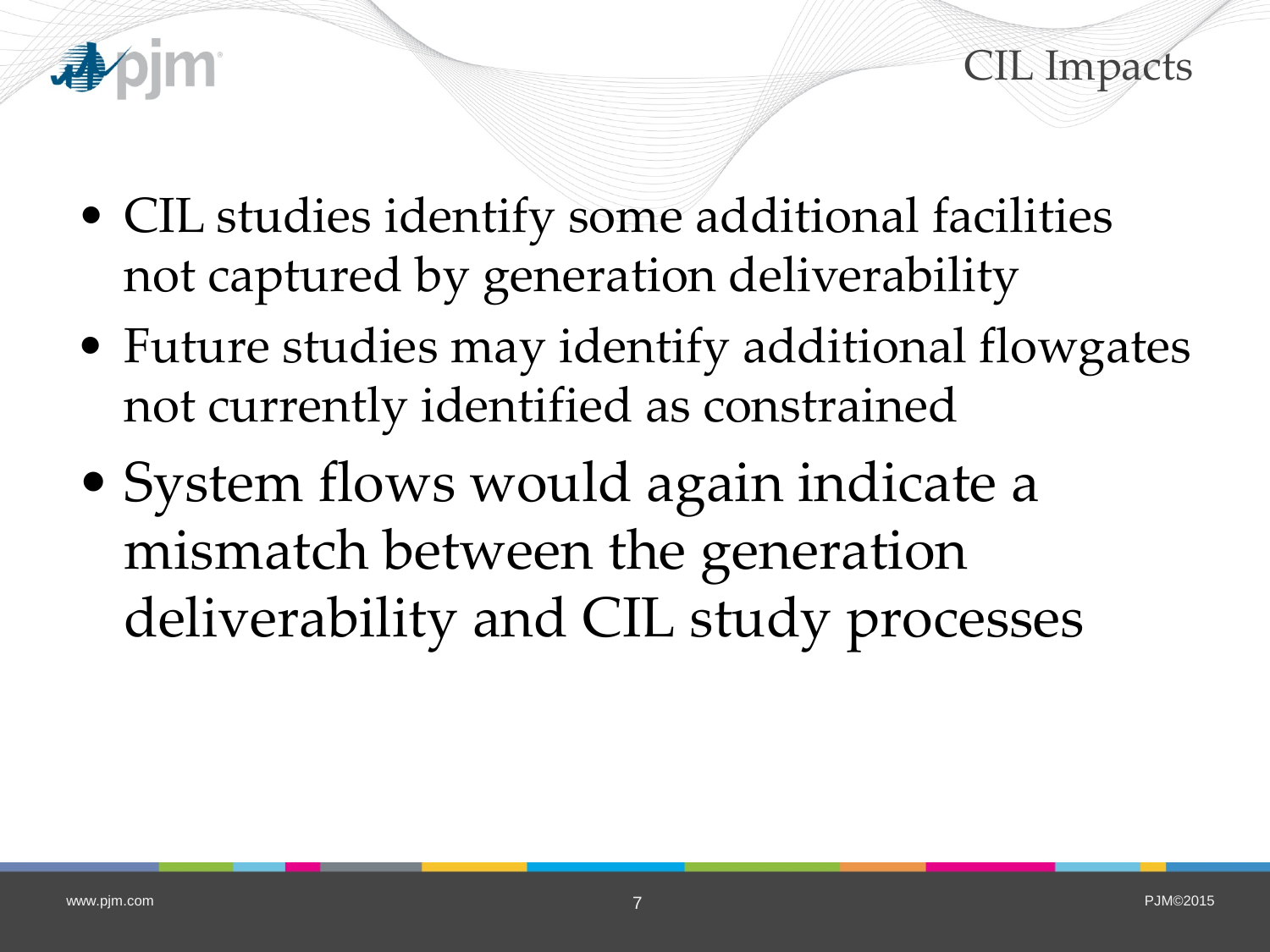



- Possible solutions
	- Refuse to accept additional transmission service along paths which show CIL constraints
	- PJM identifies CIL related upgrades for PJM facilities
		- Allow service to be granted following mitigation of PJM facility constraints – disregard CIL impacts on external flowgates?
	- Require customer approach affected system entity to upgrade facilities identified in CIL studies